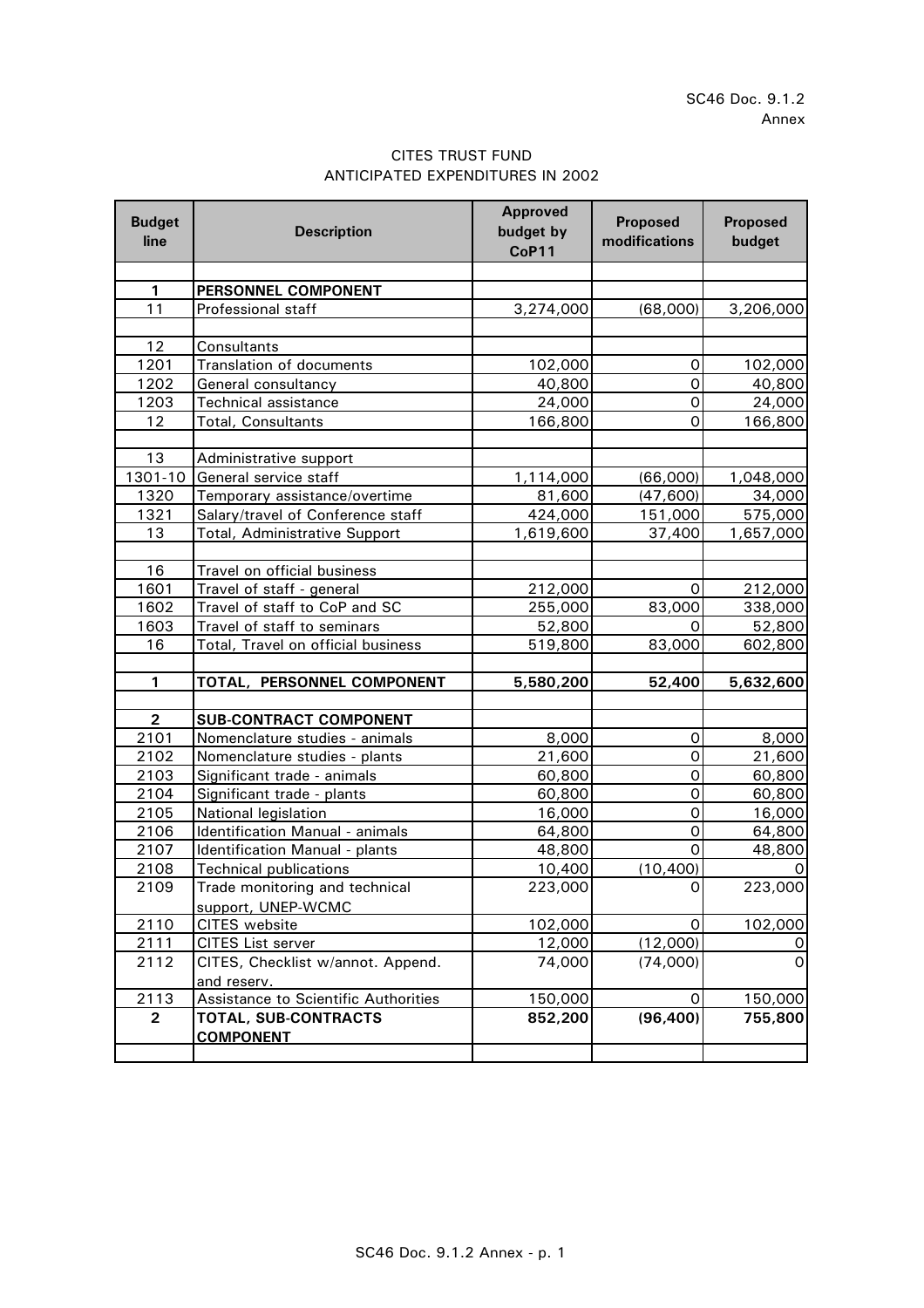| <b>Budget</b><br>line | <b>Description</b>                   | <b>Approved</b><br>budget by<br>CoP11 | <b>Proposed</b><br>modifications | <b>Proposed</b><br>budget |
|-----------------------|--------------------------------------|---------------------------------------|----------------------------------|---------------------------|
|                       |                                      |                                       |                                  |                           |
| 3                     | <b>TRAINING COMPONENT</b>            |                                       |                                  |                           |
| 32                    | Group training                       |                                       |                                  |                           |
| 3201                  | Travel of participants to seminars   | 40,800                                | 0                                | 40,800                    |
| 3202                  | Training courses                     | 40,800                                | 0                                | 40,800                    |
| 32                    | Total, Group training                | 81,600                                | $\Omega$                         | 81,600                    |
|                       |                                      |                                       |                                  |                           |
| 33                    | Meetings                             |                                       |                                  |                           |
| 3301                  | <b>Standing Committee</b>            | 99,000                                | 0                                | 99,000                    |
| 3302                  | <b>Plants Committee</b>              | 90,000                                | $\mathsf{O}\xspace$              | 90,000                    |
| 3303                  | <b>Animals Committee</b>             | 90,000                                | 0                                | 90,000                    |
| 3304                  | Criteria Working Group               | 134,000                               | 0                                | 134,000                   |
| 3305                  | African Elephant Panel of Experts    | 45,000                                | 0                                | 45,000                    |
| 33                    | Total, Meetings                      | 458,000                               | 0                                | 458,000                   |
| 3                     | TOTAL, TRAINING COMPONENT            | 539,600                               | 0                                | 539,600                   |
|                       |                                      |                                       |                                  |                           |
| 4                     | <b>EQUIPMENT AND PREMISES</b>        |                                       |                                  |                           |
| 41                    | <b>Expendable Equipment</b>          |                                       |                                  |                           |
| 4101                  | Office supplies                      | 66,400<br>66,400                      | (15, 700)                        | 50,700                    |
| 41                    | Total, Expendable equipment          |                                       | (15,700)                         | 50,700                    |
| 42                    | Non-expendable equipment             |                                       |                                  |                           |
| 4201                  | Non-expendable equipment             | 84,800                                | (42, 800)                        | 42,000                    |
| 42                    | Total, Non-expendable equipment      | 84,800                                | (42, 800)                        | 42,000                    |
|                       |                                      |                                       |                                  |                           |
| 43                    | Premises                             |                                       |                                  |                           |
| 4301                  | Maintenance costs                    | 122,400                               | 0                                | 122,400                   |
| 43                    | <b>Total, Premises</b>               | 122,400                               | $\Omega$                         | 122,400                   |
| 4                     | TOTAL, EQUIPMENT AND PREMISES        | 273,600                               | (58, 500)                        | 215,100                   |
|                       | <b>COMPONENT</b>                     |                                       |                                  |                           |
|                       |                                      |                                       |                                  |                           |
| 5                     | <b>MISCELLANEOUS COMPONENT</b>       |                                       |                                  |                           |
| 51                    | Operation and maintenance of         |                                       |                                  |                           |
|                       | equipment                            |                                       |                                  |                           |
| 5101                  | Maintenance of computers             | 8,000                                 | (6,000)                          | 2,000                     |
| 5102                  | Maintenance of photocopiers          | 56,800                                | 8,000                            | 64,800                    |
| 51                    | Total, Operations and maintenance of | 64,800                                | 2,000                            | 66,800                    |
|                       | equipment                            |                                       |                                  |                           |
| 52                    | <b>Reporting/Printing Costs</b>      |                                       |                                  |                           |
| 5201                  | CoP-related documents                | 153,000                               | 70,000                           | 223,000                   |
| 5202                  | Documents not related to CoP         | 40,800                                | (15,000)                         | 25,800                    |
| 5203                  | Permits on security paper            | 25,000                                | (25,000)                         |                           |
| 5204                  | Other publications                   | 20,000                                | 0                                | 20,000                    |
| 5205                  | Newsletter                           | 24,000                                | 0                                | 24,000                    |
| 52                    | Total, Reporting/Printing costs      | 262,800                               | 30,000                           | 292,800                   |
|                       |                                      |                                       |                                  |                           |